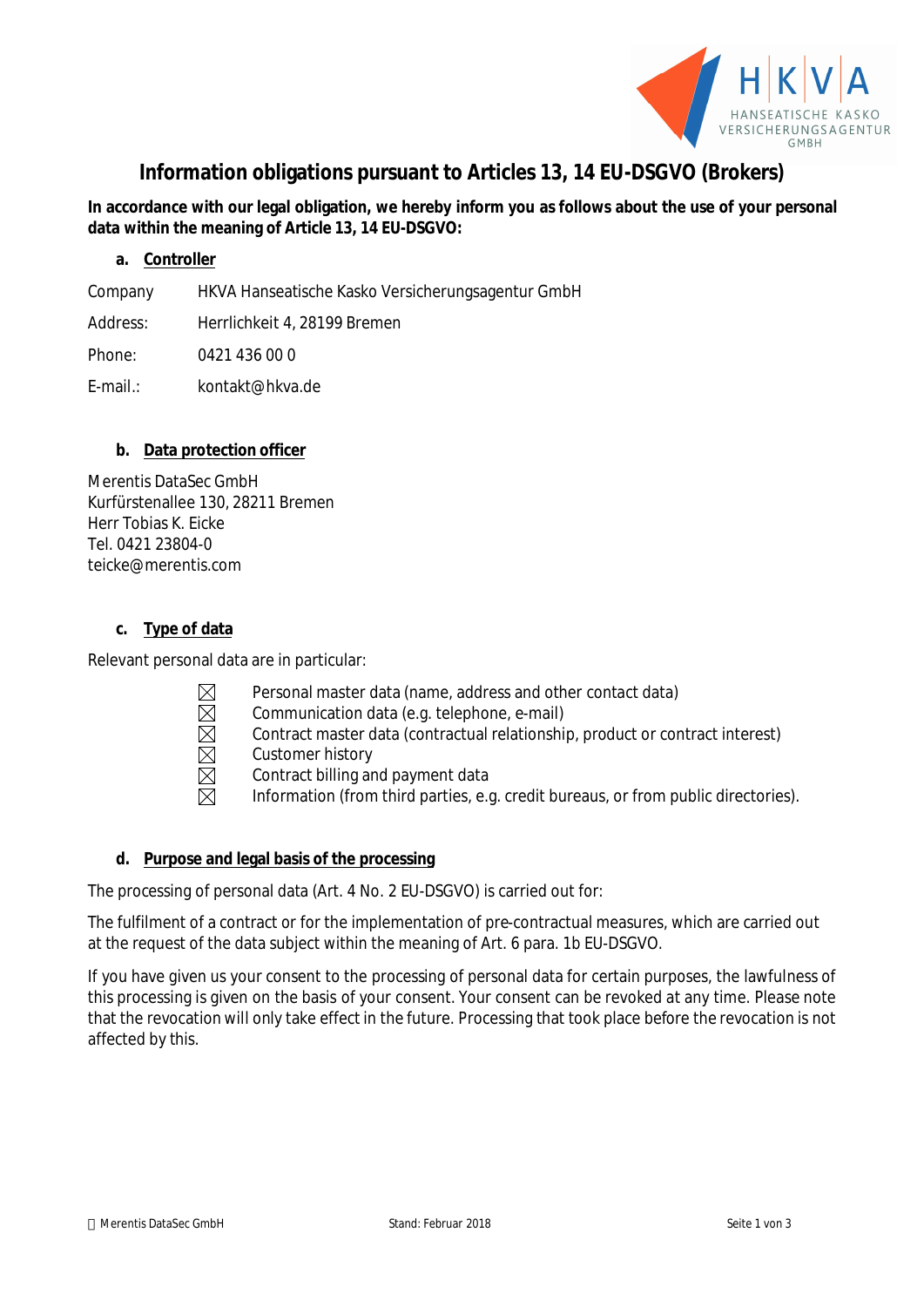

## **e. Sources**

We only process personal data which we receive directly from you within the framework of your broker agreement. In addition, we process - as far as this is necessary within the framework of the broker agreement - personal data which we receive permissibly from third parties (e.g. from courts, authorities, offices or insurance companies).

## **f. Receiver of personal data**

Inside and outside the company, your data will be sent to the following offices:

| To Whom?<br>Forwarding of data to the following recipients |                                                                                                         | Where are they going?<br><b>Receiver in the following</b><br>target country |  |  |
|------------------------------------------------------------|---------------------------------------------------------------------------------------------------------|-----------------------------------------------------------------------------|--|--|
|                                                            |                                                                                                         |                                                                             |  |  |
|                                                            | to CARL SCHRÖTER GmbH & Co. KG                                                                          | $\boxtimes$                                                                 |  |  |
|                                                            | to Störk & Terbeek Versicherungsmakler<br>GmbH                                                          | $\boxtimes$                                                                 |  |  |
| Inside groups to<br>affiliated<br>companies:               |                                                                                                         |                                                                             |  |  |
|                                                            | to Authorities                                                                                          | $\boxtimes$                                                                 |  |  |
|                                                            | to Banks                                                                                                | $\boxtimes$                                                                 |  |  |
| To other places<br>outside the<br>company:                 | to Service providers, e.g. service<br>computer center, remote maintenance,<br>Call-Center,<br>Help-Desk | $\boxtimes$                                                                 |  |  |
|                                                            | to Tax Consultant/Lawyer                                                                                | $\times$                                                                    |  |  |
|                                                            | to insurance companies                                                                                  | $\boxtimes$                                                                 |  |  |
|                                                            | to insurance broker                                                                                     | $\boxtimes$                                                                 |  |  |
|                                                            | to Clients                                                                                              | $\times$                                                                    |  |  |

## **g. Storage**

The information is stored for at least the duration of the broker agreement. In addition, the information is stored for 10 years based on the statutory retention periods. Your data will be deleted immediately after expiry of this maximum saving period.